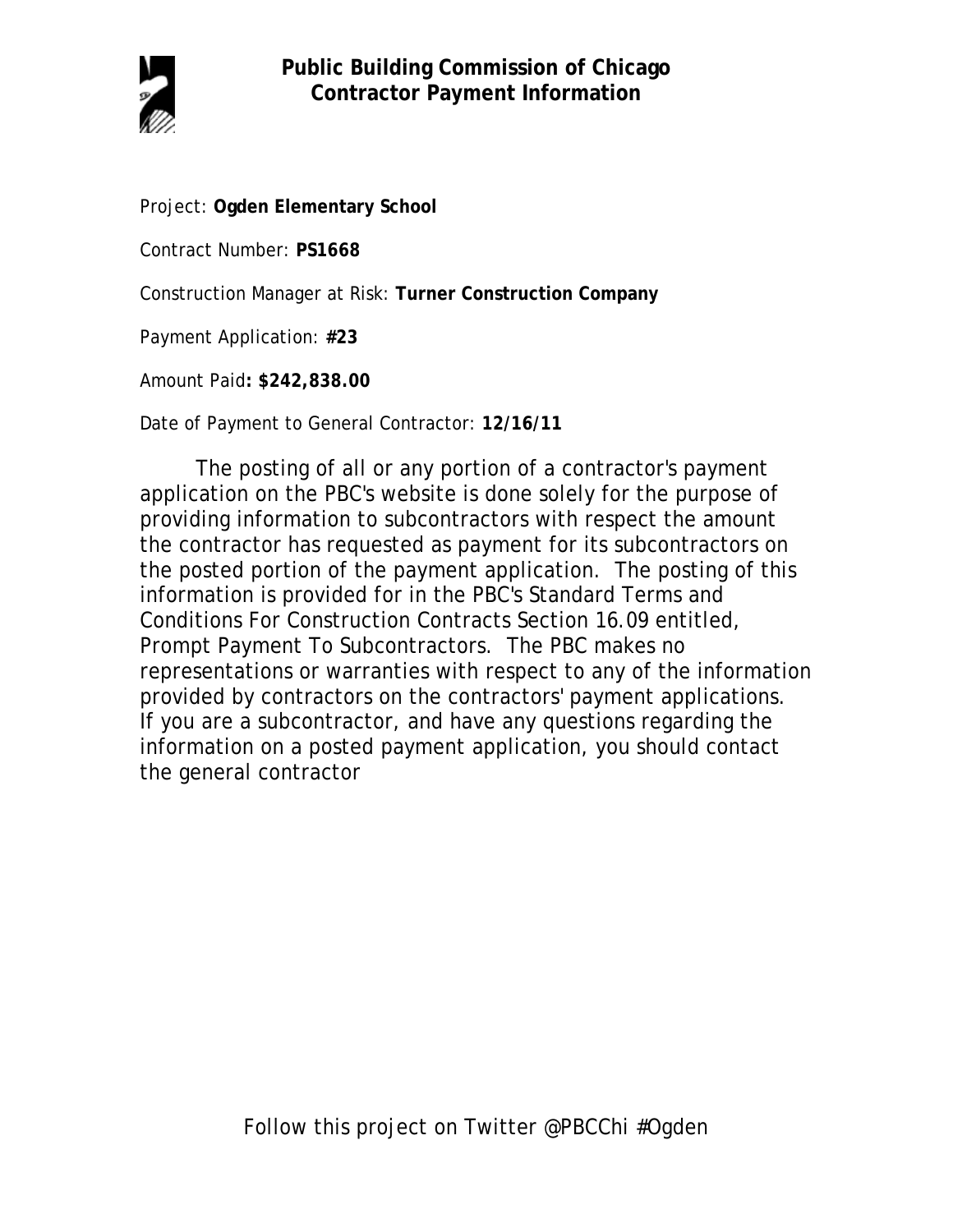## **PUBLIC BUILDING COMMISSION OF CHICAGO**

## **EXHIBIT S**

#### CERTIFICATE OF ARCHITECT - ENGINEER

| Date:<br><b>October 13, 2011</b>                                                                                                                                |                                                                                                                                                                                                                                                                                                                                                                |  |  |  |  |  |  |  |
|-----------------------------------------------------------------------------------------------------------------------------------------------------------------|----------------------------------------------------------------------------------------------------------------------------------------------------------------------------------------------------------------------------------------------------------------------------------------------------------------------------------------------------------------|--|--|--|--|--|--|--|
| Project:                                                                                                                                                        | <b>Ogden Replacement Elementary School</b>                                                                                                                                                                                                                                                                                                                     |  |  |  |  |  |  |  |
| To: Public Building Commission of Chicago<br>In accordance with Resolution No.<br>the Commission and to its Trustee, that:                                      | adopted by the Public Building Commission of Chicago on<br>, relating to the \$<br>Revenue Bonds issued by the Public Building Commission of Chicago for the financing of this project (and all terms used herein shall have the same meaning as in said Resolution), I hereby certify to                                                                      |  |  |  |  |  |  |  |
|                                                                                                                                                                 | 1. Obligations in the amounts stated herein have been incurred by the Commission and that each item thereof is a proper charge<br>against the Construction Account and has not been paid; and                                                                                                                                                                  |  |  |  |  |  |  |  |
|                                                                                                                                                                 | 2. No amount hereby approved for payment upon any contract will, when added to all amounts previously paid upon such<br>contract, exceed 90% of current estimates approved by the Architect - Engineer until the aggregate amount of payments withheld<br>equals 5% of the Contract Price (said retained funds being payable as set forth in said Resolution). |  |  |  |  |  |  |  |
| THE CONTRACTOR                                                                                                                                                  | <b>Turner Construction Company (Chicago)</b>                                                                                                                                                                                                                                                                                                                   |  |  |  |  |  |  |  |
| <b>FOR</b><br>is now entitled to the sum of                                                                                                                     | <b>Ogden Replacement Elementary School</b><br>\$242,838.00                                                                                                                                                                                                                                                                                                     |  |  |  |  |  |  |  |
| ORIGINAL CONTRACT PRICE<br><b>ADDITIONS</b><br><b>DEDUCTIONS</b><br>NET ADDITION OR DEDUCTION<br>ADJUSTED CONTRACT PRICE                                        | \$44,788,221.00<br>\$0.00<br>\$0.00<br>\$0.00<br>\$44,788,221.00                                                                                                                                                                                                                                                                                               |  |  |  |  |  |  |  |
| TOTAL AMOUNT EARNED                                                                                                                                             | \$42,906,011.00                                                                                                                                                                                                                                                                                                                                                |  |  |  |  |  |  |  |
| TOTAL RETENTION                                                                                                                                                 | \$655,434.00                                                                                                                                                                                                                                                                                                                                                   |  |  |  |  |  |  |  |
| a) Reserve Withheld @ 10% of Total Amount Earned, but<br>not to exceed 1% of Contract Price<br>b) Liens and Other Withholding<br>c) Liquidated Damages Withheld | \$655,434.00<br>\$0.00<br>\$0.00                                                                                                                                                                                                                                                                                                                               |  |  |  |  |  |  |  |
| TOTAL PAID TO DATE (Include this Payment)                                                                                                                       | \$42,250,577.00                                                                                                                                                                                                                                                                                                                                                |  |  |  |  |  |  |  |
| LESS: AMOUNT PREVIOUSLY PAID                                                                                                                                    | \$42,007,739.00                                                                                                                                                                                                                                                                                                                                                |  |  |  |  |  |  |  |
| AMOUNT DUE THIS PAYMENT                                                                                                                                         | \$242,838.00                                                                                                                                                                                                                                                                                                                                                   |  |  |  |  |  |  |  |
| C. Rocco Castellano<br>Architect - Engineer                                                                                                                     | Date: 10/17/2011                                                                                                                                                                                                                                                                                                                                               |  |  |  |  |  |  |  |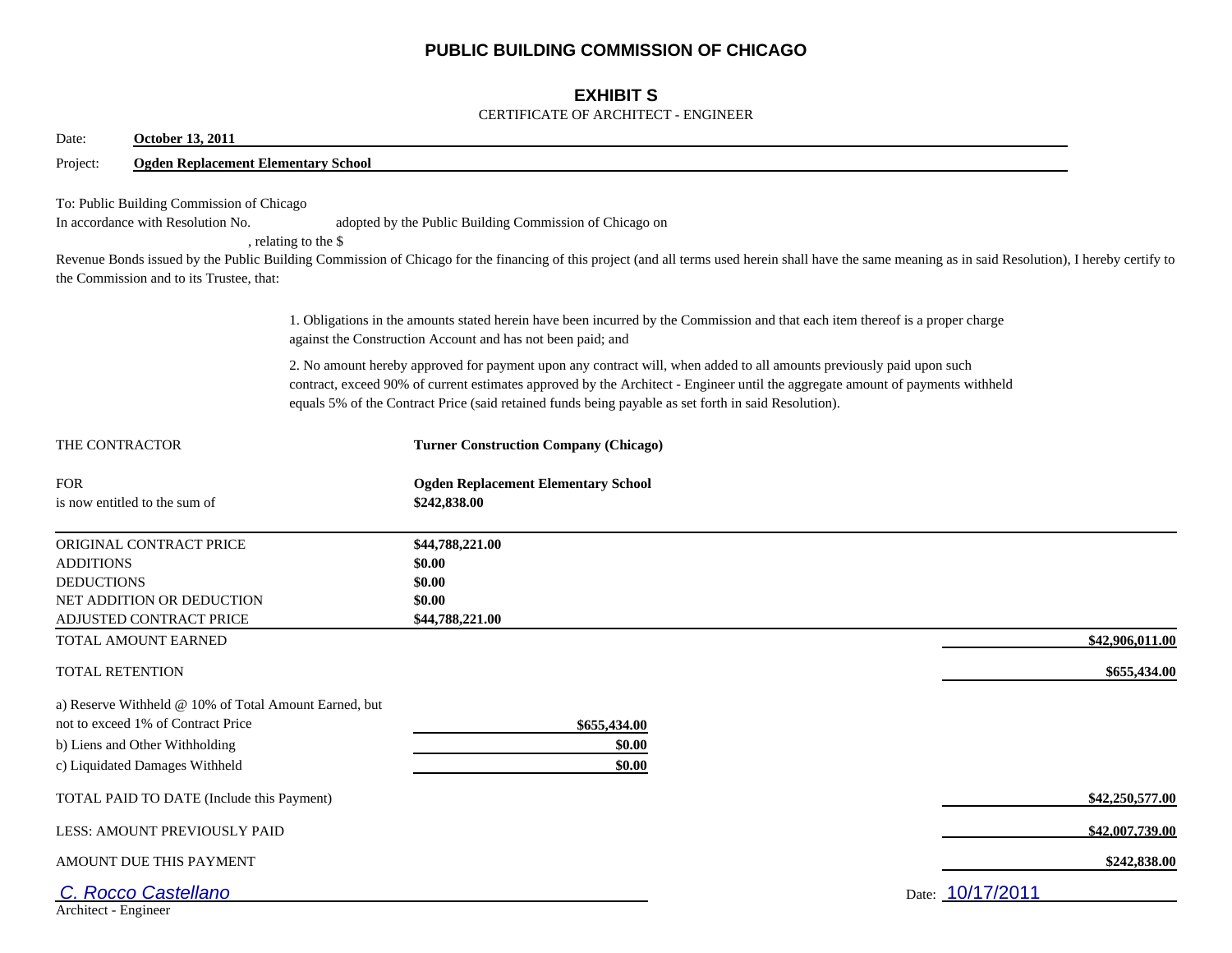## **(1 of 8) CONTRACTOR'S SWORN STATEMENT AND AFFIDAVIT FOR PARTIAL PAYMENT**

| <b>STATE OF Illinois</b> |          |
|--------------------------|----------|
|                          | $\{SS\}$ |
| <b>COUNTY OF Cook</b>    |          |

The affiant, being first duly sworn on oath, deposes and says that he/she is **Project Executive**, of **Turner Construction Company (Chicago)**, an **Illinois** corporation, and duly authorized to make this Affidavit in behalf of said corporation, and for him/herself individually; that he/she is well acquainted with the facts herein set forth and that said corporation is the Contractor with the PUBLIC BUILDING COMMISSION OF CHICAGO, Owner, under Contract No. **1632400** dated the **24th day of November, 2009**, for (describe nature of work)

#### **General Construction**

for (designate Project and Location)

#### **Ogden Replacement Elementary School**

#### **24 W. Walton, Chicago, Illinois 60610**

**·** that the following statements are made for the purpose of procuring a partial payment of

#### **Two hundred forty two thousand eight hundred thirty eight**

#### **\$242,838.00**

under the terms of said Contract;

**·** that the work for which payment is requested has been completed, free and clear of any and all claims, liens, charges, and expenses of any kind or nature whatsoever and in full compliance with the Contract Documents and the requirements of said Owner under them;

**·** that for the purposes of said Contract, the following persons have been contracted with, and have furnished or prepared materials, equipment, supplies, and services for, and having done labor on said improvement;

**·** that the respective amounts set forth opposite their names is the full amount of money due and to become due to each of them respectively;

**·** that this statement is a full, true, and complete statement of all such persons and of the full amount now due and the amount heretofore paid to each of them for such labor, materials, equipment, supplies, and services, furnished or prepared by each of them to or on account of said work, as stated:

| <b>NAME</b><br>and<br><b>ADDRESS</b>                                                                   | <b>TYPE</b><br><b>OF</b><br><b>WORK</b> | <b>TOTAL</b><br><b>CONTRACT</b><br><b>(INCLUDE)</b><br>C.0.'s) | <b>TOTAL</b><br><b>WORK</b><br><b>COMPLETE</b> | <b>LESS</b><br><b>RETENTION</b><br><b>(INCLUDE</b><br><b>CURRENT)</b> | <b>LESS</b><br><b>NET</b><br><b>PREVIOUSLY</b><br><b>PAID</b> | <b>NET</b><br><b>DUE</b><br><b>THIS</b><br><b>PERIOD</b> | <b>BALANCE</b><br>TO<br><b>BECOME</b><br><b>DUE</b> |
|--------------------------------------------------------------------------------------------------------|-----------------------------------------|----------------------------------------------------------------|------------------------------------------------|-----------------------------------------------------------------------|---------------------------------------------------------------|----------------------------------------------------------|-----------------------------------------------------|
| 001                                                                                                    | <b>TCCo GMP</b>                         |                                                                |                                                |                                                                       |                                                               |                                                          |                                                     |
| Pinto Construction,<br>7225 W. 105th Street,<br>Palos Hills, Illinois 60465                            | <b>Site Logisitcs</b>                   | 361,309.00                                                     | 360,828.00                                     | 3,430.20                                                              | 344,805.80                                                    | 12,592.00                                                | 3,911.20                                            |
| Pinto Construction,<br>7225 W. 105th Street.<br>Palos Hills, Illinois 60465                            | <b>Site Logisitcs</b>                   | 8,611.00                                                       | 8,611.00                                       | 0.00                                                                  | 8,611.00                                                      | 0.00                                                     | 0.00                                                |
| Thatcher Foundations,<br>Inc.,<br>7100 Industrial Highway,<br>Gary, Indiana 46406                      | <b>Earth Retention</b>                  | 513,829.00                                                     | 513,829.00                                     | 25,691.00                                                             | 488,138.00                                                    | 0.00                                                     | 25,691.00                                           |
| Thatcher Foundations,<br>Inc.,<br>7100 Industrial Highway,<br>Gary, Indiana 46406                      | <b>Earth Retention</b>                  | 17,221.00                                                      | 17,221.00                                      | 0.00                                                                  | 17,221.00                                                     | 0.00                                                     | 0.00                                                |
| John Keno & Company,<br>8608 West Catalpa Ave.,<br><b>Suite 808.</b><br>Chicago, Illinois 60656        | Excavation                              | 1,734,921.00                                                   | 1,734,921.00                                   | 17,350.00                                                             | 1,717,571.00                                                  | 0.00                                                     | 17,350.00                                           |
| John Keno & Company,<br>8608 West Catalpa Ave.,<br><b>Suite 808.</b><br>Chicago, Illinois 60656        | Excavation                              | 43.673.00                                                      | 43,673.00                                      | 0.00                                                                  | 43.673.00                                                     | 0.00                                                     | 0.00                                                |
| <b>Revcon Construction</b><br>Corporation,<br>500 Industrial Drive,<br>Prairie View, Illinois<br>60069 | <b>Caissons</b>                         | 1,546,871.00                                                   | 1,550,091.00                                   | 46,503.00                                                             | 1,503,588.00                                                  | 0.00                                                     | 43,283.00                                           |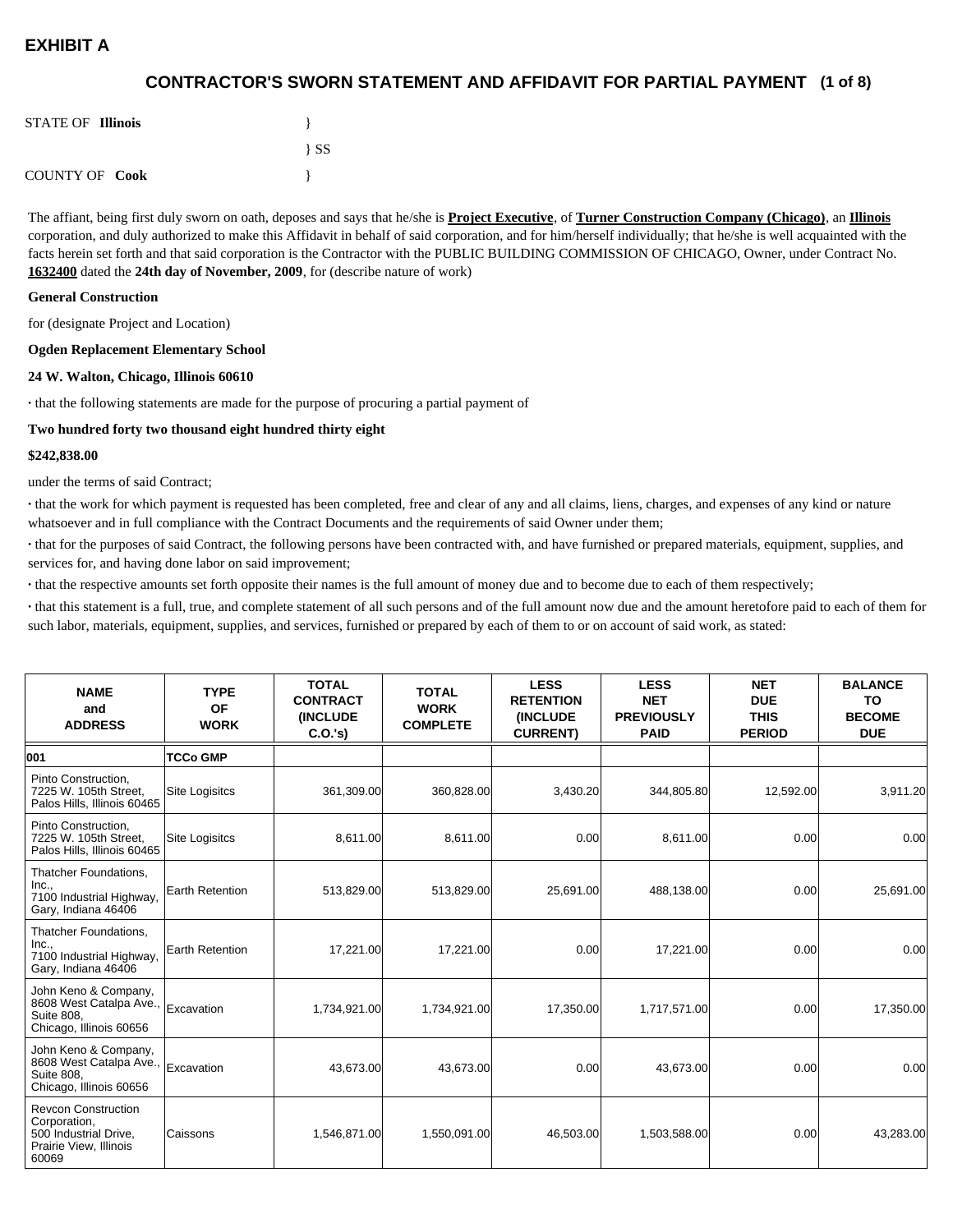### **(2 of 8) CONTRACTOR'S SWORN STATEMENT AND AFFIDAVIT FOR PARTIAL PAYMENT**

| <b>NAME</b><br>and<br><b>ADDRESS</b>                                                                                 | <b>TYPE</b><br><b>OF</b><br><b>WORK</b>                      | <b>TOTAL</b><br><b>CONTRACT</b><br><b>(INCLUDE)</b><br>C.O.'s | <b>TOTAL</b><br><b>WORK</b><br><b>COMPLETE</b> | <b>LESS</b><br><b>RETENTION</b><br>(INCLUDE<br><b>CURRENT)</b> | <b>LESS</b><br><b>NET</b><br><b>PREVIOUSLY</b><br><b>PAID</b> | <b>NET</b><br><b>DUE</b><br><b>THIS</b><br><b>PERIOD</b> | <b>BALANCE</b><br>TO<br><b>BECOME</b><br><b>DUE</b> |
|----------------------------------------------------------------------------------------------------------------------|--------------------------------------------------------------|---------------------------------------------------------------|------------------------------------------------|----------------------------------------------------------------|---------------------------------------------------------------|----------------------------------------------------------|-----------------------------------------------------|
| <b>Turner Construction</b><br>Company (Chicago),<br>55 East Monroe Street,<br>Suite 3100,<br>Chicago, Illinois 60603 | Caissons-Revcon<br><b>Construction Corp</b>                  | 3,220.00                                                      | 0.00                                           | 0.00                                                           | 0.00                                                          | 0.00                                                     | 3,220.00                                            |
| <b>Revcon Construction</b><br>Corporation,<br>500 Industrial Drive,<br>Prairie View, Illinois<br>60069               | Caissons                                                     | 48,763.00                                                     | 48,763.00                                      | 0.00                                                           | 48,763.00                                                     | 0.00                                                     | 0.00                                                |
| Reliable Contracting &<br>Equipment Co.,<br>333 N Ogden Ave,<br>Chicago, Illinois 60607                              | <b>Site Utilities</b>                                        | 409,224.00                                                    | 409,946.00                                     | 40,993.72                                                      | 368,952.28                                                    | 0.00                                                     | 40,271.72                                           |
| <b>Turner Construction</b><br>Company (Chicago),<br>55 East Monroe Street,<br>Suite 3100,<br>Chicago, Illinois 60603 | Site<br>Utilities-Reliable<br>Contracting &<br>Equipment Co. | 722.00                                                        | 0.00                                           | 0.00                                                           | 0.00                                                          | 0.00                                                     | 722.00                                              |
| Reliable Contracting &<br>Equipment Co.,<br>333 N Ogden Ave,<br>Chicago, Illinois 60607                              | <b>Site Utilities</b>                                        | 8,844.00                                                      | 8,844.00                                       | 0.00                                                           | 8,844.00                                                      | 0.00                                                     | 0.00                                                |
| Abbey Paving.<br>1949 County Line Road,<br>Aurora, Illinois 60502                                                    | Paving                                                       | 64,730.00                                                     | 64,730.00                                      | 647.30                                                         | 64,082.70                                                     | 0.00                                                     | 647.30                                              |
| Abbey Paving,<br>1949 County Line Road,<br>Aurora, Illinois 60502                                                    | Paving                                                       | 1,443.00                                                      | 1,443.00                                       | 0.00                                                           | 1,443.00                                                      | 0.00                                                     | 0.00                                                |
| <b>Christy Webber</b><br>Landscape,<br>2900 W. Ferdinand St,<br>Chicago, Illinois 60612                              | Landscaping                                                  | 275,834.00                                                    | 275,834.00                                     | 25,388.18                                                      | 250,445.82                                                    | 0.00                                                     | 25,388.18                                           |
| <b>Christy Webber</b><br>Landscape,<br>2900 W. Ferdinand St,<br>Chicago, Illinois 60612                              | Landscaping                                                  | 8,776.00                                                      | 8,776.00                                       | 0.00                                                           | 8,776.00                                                      | 0.00                                                     | 0.00                                                |
| Burling Builders, Inc.,<br>44 West 60th Street,<br>Chicago, Illinois 60621                                           | Concrete                                                     | 3,788,127.00                                                  | 3,788,127.00                                   | 37,881.00                                                      | 3,712,364.00                                                  | 37,882.00                                                | 37,881.00                                           |
| Burling Builders, Inc.,<br>44 West 60th Street,<br>Chicago, Illinois 60621                                           | Concrete                                                     | 118,122.00                                                    | 118,122.00                                     | 0.00                                                           | 118,122.00                                                    | 0.00                                                     | 0.00                                                |
| Illinois Masonry Corp.,<br>200 Telser Rd.,<br>Lake Zurich, Illinois<br>60047                                         | Masonry and Stone                                            | 5,361,963.00                                                  | 5,361,963.00                                   | 53,620.00                                                      | 5,289,665.00                                                  | 18,678.00                                                | 53,620.00                                           |
| Illinois Masonry Corp.,<br>200 Telser Rd.,<br>Lake Zurich, Illinois<br>60047                                         | Masonry and Stone                                            | 169,477.00                                                    | 169,477.00                                     | 0.00                                                           | 169,477.00                                                    | 0.00                                                     | 0.00                                                |
| Carlo Steel Corporation,<br>3100 East 87th Street,<br>Chicago, Illinois 60617                                        | <b>Structural Steel</b>                                      | 2,270,726.00                                                  | 2,270,726.00                                   | 0.00                                                           | 2,270,726.00                                                  | 0.00                                                     | 0.00                                                |
| Carlo Steel Corporation,<br>3100 East 87th Street,<br>Chicago, Illinois 60617                                        | <b>Structural Steel</b>                                      | 77,677.00                                                     | 77,677.00                                      | 0.00                                                           | 77,677.00                                                     | 0.00                                                     | 0.00                                                |
| <b>Turner Construction</b><br>Company (Chicago),<br>55 East Monroe Street,<br>Suite 3100,<br>Chicago, Illinois 60603 | Structural<br>Steel-Carlo<br>Subs/Suppliers-TCCb             | 286,462.00                                                    | 207,352.00                                     | 0.00                                                           | 207,352.00                                                    | 0.00                                                     | 79,110.00                                           |
| Chicago Architectural<br>Metals, Inc.,<br>4619 N. Ravenswood<br>Ave., Ste #201,<br>Chicago, Illinois 60640           | Miscellaneous<br>Metals                                      | 102,786.65                                                    | 102,786.65                                     | 0.00                                                           | 102,786.65                                                    | 0.00                                                     | 0.00                                                |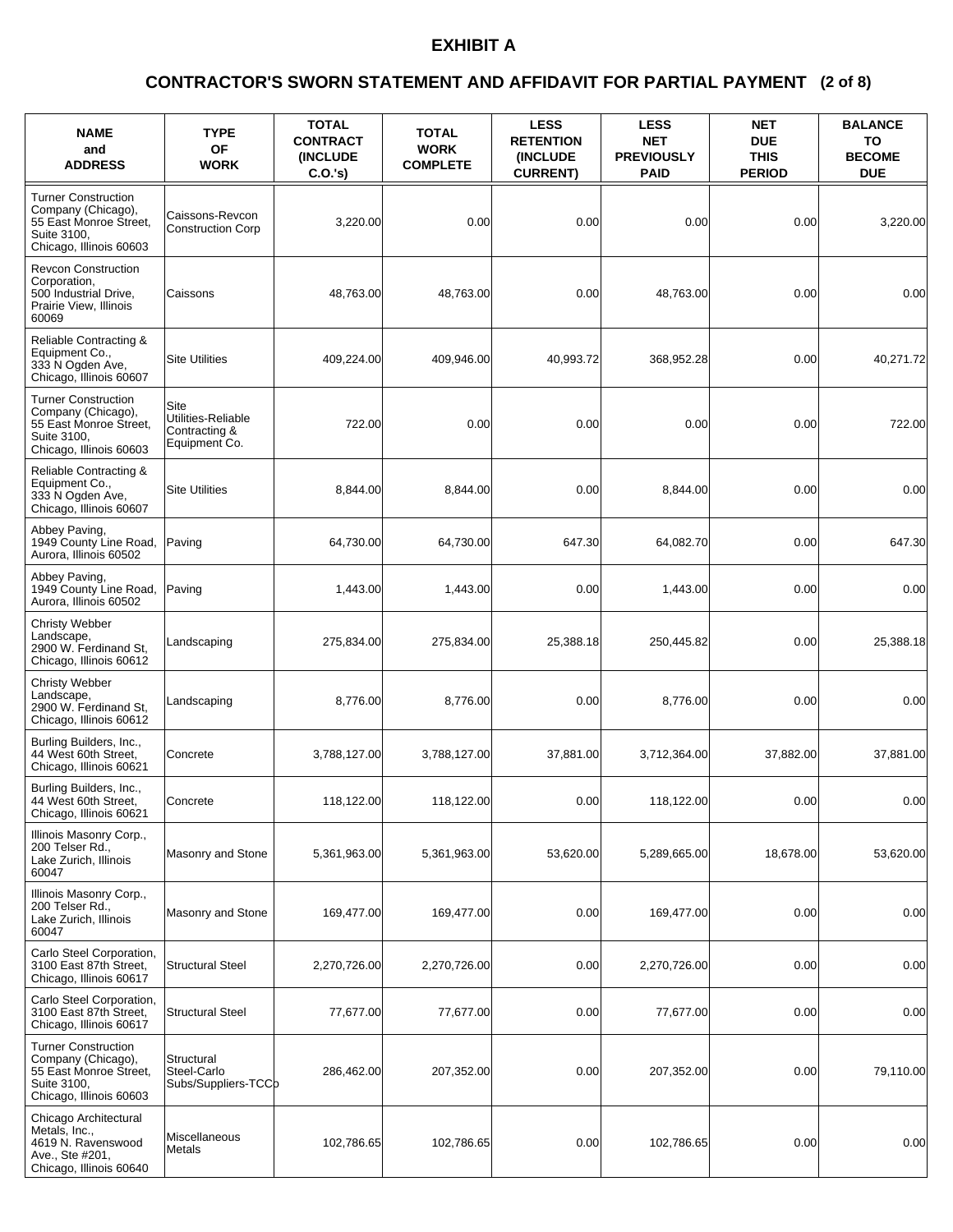### **(3 of 8) CONTRACTOR'S SWORN STATEMENT AND AFFIDAVIT FOR PARTIAL PAYMENT**

| <b>NAME</b><br>and<br><b>ADDRESS</b>                                                                                 | <b>TYPE</b><br><b>OF</b><br><b>WORK</b>  | <b>TOTAL</b><br><b>CONTRACT</b><br><b>(INCLUDE)</b><br>C.O.'s | <b>TOTAL</b><br><b>WORK</b><br><b>COMPLETE</b> | <b>LESS</b><br><b>RETENTION</b><br>(INCLUDE<br><b>CURRENT)</b> | <b>LESS</b><br><b>NET</b><br><b>PREVIOUSLY</b><br><b>PAID</b> | <b>NET</b><br><b>DUE</b><br><b>THIS</b><br><b>PERIOD</b> | <b>BALANCE</b><br>TO<br><b>BECOME</b><br><b>DUE</b> |
|----------------------------------------------------------------------------------------------------------------------|------------------------------------------|---------------------------------------------------------------|------------------------------------------------|----------------------------------------------------------------|---------------------------------------------------------------|----------------------------------------------------------|-----------------------------------------------------|
| Chicago Architectural<br>Metals, Inc.,<br>4619 N. Ravenswood<br>Ave., Ste #201,<br>Chicago, Illinois 60640           | Miscellaneous<br>Metals                  | 3,867.36                                                      | 3,867.36                                       | 0.00                                                           | 3,867.36                                                      | 0.00                                                     | 0.00                                                |
| Byus Steel, Inc.,<br>1750 Hubbard St.<br>Batavia, Illinois 60510                                                     | Misc. Metals                             | 50,000.00                                                     | 50,000.00                                      | 0.00                                                           | 50,000.00                                                     | 0.00                                                     | 0.00                                                |
| Byus Steel, Inc.,<br>1750 Hubbard St.<br>Batavia, Illinois 60510                                                     | Misc. Metals                             | 656,204.00                                                    | 648,004.00                                     | 6,561.10                                                       | 628,483.10                                                    | 12,959.80                                                | 14,761.10                                           |
| Byus Steel, Inc.,<br>1750 Hubbard St.<br>Batavia, Illinois 60510                                                     | Misc. Metals                             | 19,218.00                                                     | 19,218.00                                      | 0.00                                                           | 19,218.00                                                     | 0.00                                                     | 0.00                                                |
| <b>Midwest Fence</b><br>Corporation,<br>900 N. Kedzie Avenue,<br>Chicago, Illinois 60651                             | <b>Metal Fence</b>                       | 216,281.00                                                    | 216,281.00                                     | 2,162.81                                                       | 214,118.19                                                    | 0.00                                                     | 2,162.81                                            |
| <b>Midwest Fence</b><br>Corporation,<br>900 N. Kedzie Avenue,<br>Chicago, Illinois 60651                             | Metal Fence                              | 6,532.00                                                      | 6,532.00                                       | 0.00                                                           | 6,532.00                                                      | 0.00                                                     | 0.00                                                |
| <b>Turner Construction</b><br>Company (Chicago),<br>55 East Monroe Street,<br>Suite 3100,<br>Chicago, Illinois 60603 | Misc. Metals-CAM<br>Subs/Suppliers       | 301,187.30                                                    | 301,187.30                                     | 0.00                                                           | 301,187.30                                                    | 0.00                                                     | 0.00                                                |
| <b>Turner Construction</b><br>Company (Chicago),<br>55 East Monroe Street,<br>Suite 3100,<br>Chicago, Illinois 60603 | Misc.<br>Metals-Subguard<br>Reimbursment | (132, 191.00)                                                 | (132, 191.00)                                  | 0.00                                                           | 0.00                                                          | (132, 191.00)                                            | 0.00                                                |
| Scale Construction Inc.,<br>2101 S. CARPENTER<br>ST, 2ND FLOOR,<br>CHICAGO, Illinois 60608                           | <b>General Trades</b>                    | 984,491.00                                                    | 984,491.00                                     | 9,807.48                                                       | 974,683.52                                                    | 0.00                                                     | 9,807.48                                            |
| Scale Construction Inc.,<br>2101 S. CARPENTER<br>ST, 2ND FLOOR,<br>CHICAGO, Illinois 60608                           | <b>General Trades</b>                    | 30,243.00                                                     | 30,243.00                                      | 0.00                                                           | 30,243.00                                                     | 0.00                                                     | 0.00                                                |
| Carroll Seating Co.,<br>2105 Lunt,<br>Elk Grove Village, Illinois<br>60007                                           | Architectural<br>Millwork &<br>Casework  | 391,602.00                                                    | 391,602.00                                     | 11,342.27                                                      | 380,259.73                                                    | 0.00                                                     | 11,342.27                                           |
| Carroll Seating Co.,<br>2105 Lunt,<br>Elk Grove Village, Illinois<br>60007                                           | Architectural<br>Millwork &<br>Casework  | 12,061.00                                                     | 12,061.00                                      | 0.00                                                           | 12,061.00                                                     | 0.00                                                     | 0.00                                                |
| Kremer & Davis,<br>132 Osborne Road,<br>Fridley, Minnesota 55432                                                     | Waterproofing                            | 366,767.00                                                    | 366,767.00                                     | 7,101.50                                                       | 331,215.50                                                    | 28,450.00                                                | 7,101.50                                            |
| Kremer & Davis,<br>132 Osborne Road,<br>Fridley, Minnesota 55432                                                     | Waterproofing                            | 14,557.00                                                     | 14,557.00                                      | 0.00                                                           | 14,557.00                                                     | 0.00                                                     | 0.00                                                |
| Bennett & Brosseau<br>Roofing, Inc.,<br>535 Anderson Drive,<br>Romeoville, Illinois<br>60446                         | Roofing                                  | 1,700,290.00                                                  | 1,697,566.00                                   | 50,978.60                                                      | 1,646,587.40                                                  | 0.00                                                     | 53,702.60                                           |
| Bennett & Brosseau<br>Roofing, Inc.,<br>535 Anderson Drive,<br>Romeoville, Illinois<br>60446                         | Roofing                                  | 55,907.00                                                     | 55,907.00                                      | 0.00                                                           | 55,907.00                                                     | 0.00                                                     | 0.00                                                |
| ASC Fireproofing, Inc.,<br>607 Church Road,<br>Elgin, Illinois 60123                                                 | Fireproofing                             | 167,159.00                                                    | 164,106.00                                     | 5,463.38                                                       | 158,642.62                                                    | 0.00                                                     | 8,516.38                                            |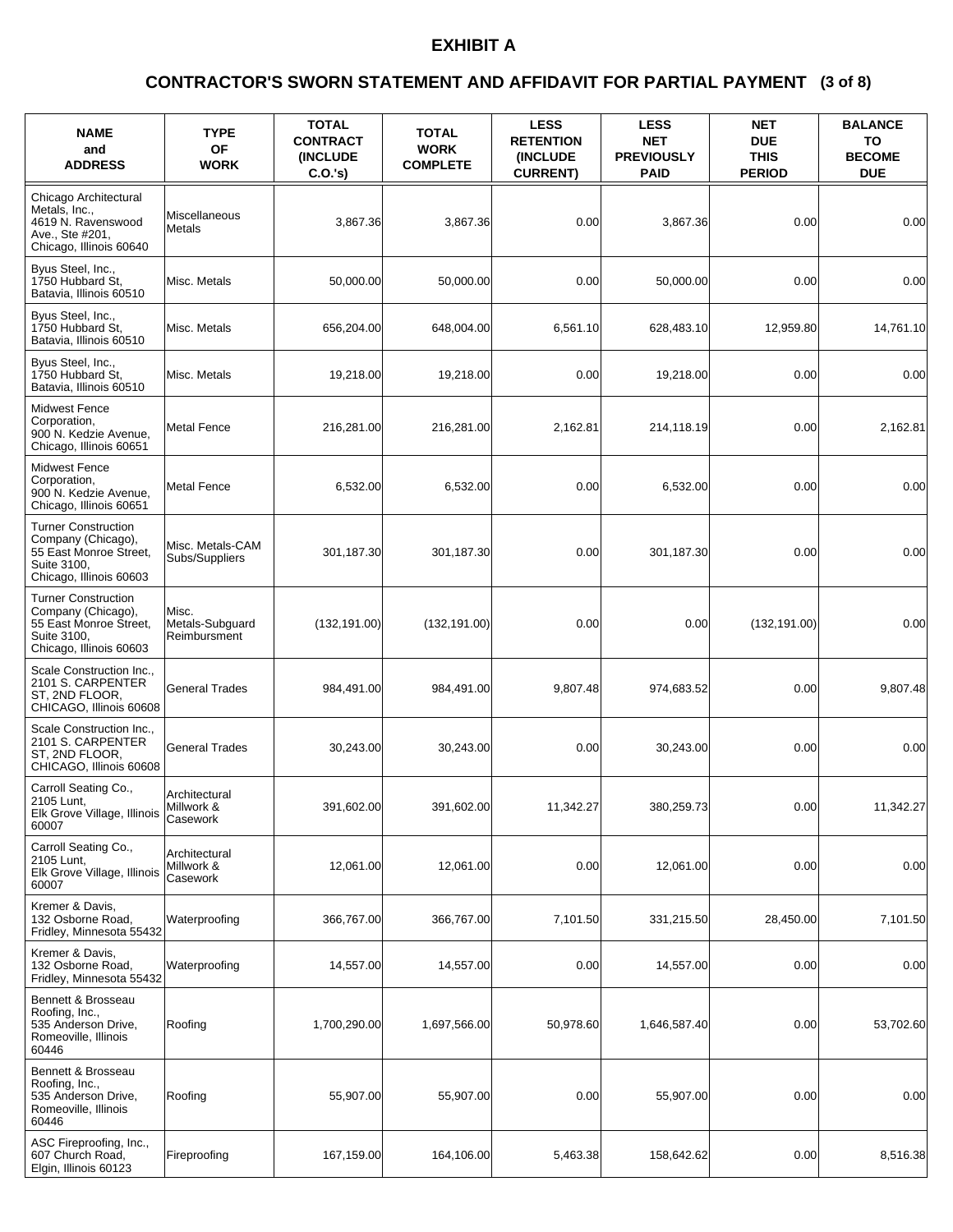### **(4 of 8) CONTRACTOR'S SWORN STATEMENT AND AFFIDAVIT FOR PARTIAL PAYMENT**

| <b>NAME</b><br>and<br><b>ADDRESS</b>                                                                                 | <b>TYPE</b><br><b>OF</b><br><b>WORK</b>                                        | <b>TOTAL</b><br><b>CONTRACT</b><br><b>(INCLUDE)</b><br>C.O.'s) | <b>TOTAL</b><br><b>WORK</b><br><b>COMPLETE</b> | <b>LESS</b><br><b>RETENTION</b><br><b>(INCLUDE)</b><br><b>CURRENT)</b> | <b>LESS</b><br><b>NET</b><br><b>PREVIOUSLY</b><br><b>PAID</b> | <b>NET</b><br><b>DUE</b><br><b>THIS</b><br><b>PERIOD</b> | <b>BALANCE</b><br>TO<br><b>BECOME</b><br><b>DUE</b> |
|----------------------------------------------------------------------------------------------------------------------|--------------------------------------------------------------------------------|----------------------------------------------------------------|------------------------------------------------|------------------------------------------------------------------------|---------------------------------------------------------------|----------------------------------------------------------|-----------------------------------------------------|
| ASC Fireproofing, Inc.,<br>607 Church Road,<br>Elgin, Illinois 60123                                                 | Fireproofing                                                                   | 4,092.00                                                       | 3,814.74                                       | 0.00                                                                   | 3,814.74                                                      | 0.00                                                     | 277.26                                              |
| <b>Underland Architectural</b><br>Systems, Inc.,<br>20318 Torrence Avenue,<br>Lynwood, Illinois 60411                | Curtaiwall/Glass/Metal<br>Panels                                               | 1,533,464.00                                                   | 1,533,464.00                                   | 15,855.22                                                              | 1,502,274.35                                                  | 15,334.43                                                | 15,855.22                                           |
| <b>Underland Architectural</b><br>Systems, Inc.,<br>20318 Torrence Avenue,<br>Lynwood, Illinois 60411                | Curtaiwall/Glass/Metal<br>Panels                                               | 50,955.00                                                      | 50,955.00                                      | 0.00                                                                   | 50,955.00                                                     | 0.00                                                     | 0.00                                                |
| The Levy Company,<br>3925 Commercial<br>Avenue,<br>Northbrook, Illinois<br>60062                                     | Gypsum<br>Board/Plaster                                                        | 880,296.00                                                     | 880,296.00                                     | 8,802.96                                                               | 852,137.52                                                    | 19,355.52                                                | 8,802.96                                            |
| The Levy Company,<br>3925 Commercial<br>Avenue,<br>Northbrook, Illinois<br>60062                                     | Gypsum<br>Board/Plaster                                                        | 29,531.00                                                      | 29,531.00                                      | 0.00                                                                   | 29,531.00                                                     | 0.00                                                     | 0.00                                                |
| Mr. Davids Carpet<br>Service,<br>865 W Irving Park Road,<br>Itasca, Illinois 60143                                   | Ceramic & Quarry<br>Tile                                                       | 102,644.00                                                     | 94.613.00                                      | 2,895.20                                                               | 91,717.80                                                     | 0.00                                                     | 10,926.20                                           |
| Mr. Davids Carpet<br>Service,<br>865 W Irving Park Road,<br>Itasca, Illinois 60143                                   | Ceramic & Quarry<br>Tile                                                       | 2,886.00                                                       | 2,886.00                                       | 0.00                                                                   | 2,886.00                                                      | 0.00                                                     | 0.00                                                |
| Metropolitan Terrazzo,<br>LLC.<br>645 Lunt Avenue,<br>Elk Grove Village, Illinois<br>60007                           | Terrazzo                                                                       | 917,660.00                                                     | 917,660.00                                     | 26,526.49                                                              | 891,133.51                                                    | 0.00                                                     | 26,526.49                                           |
| Metropolitan Terrazzo,<br>LLC.<br>645 Lunt Avenue,<br>Elk Grove Village, Illinois<br>60007                           | Terrazzo                                                                       | 31,986.00                                                      | 31,986.00                                      | 0.00                                                                   | 31,986.00                                                     | 0.00                                                     | 0.00                                                |
| Floors, Inc.<br>PO Box 700, 1341<br>Cobblestone Way,<br>Woodstock, Illinois<br>60098                                 | <b>Wood Flooring</b><br>W/Striping                                             | 82,609.00                                                      | 82,609.00                                      | 826.09                                                                 | 80,130.73                                                     | 1,652.18                                                 | 826.09                                              |
| Floors, Inc,<br>PO Box 700, 1341<br>Cobblestone Way,<br>Woodstock, Illinois<br>60098                                 | Wood Flooring<br>W/Striping                                                    | 2,789.00                                                       | 2,789.00                                       | 0.00                                                                   | 2,789.00                                                      | 0.00                                                     | 0.00                                                |
| <b>Turner Construction</b><br>Company (Chicago),<br>55 East Monroe Street,<br>Suite 3100,<br>Chicago, Illinois 60603 | <b>Resilient Flooring &amp;</b><br>Carpet-Flooring<br>Resources<br>Corporation | 337.00                                                         | 0.00                                           | 0.00                                                                   | 0.00                                                          | 0.00                                                     | 337.00                                              |
| Flooring Resources,<br>600 W. Pratt,<br>Elk Grove, Illinois 60007                                                    | Resilient Flooring &<br>Carpet                                                 | 209,461.00                                                     | 209,798.00                                     | 6,524.10                                                               | 203,273.90                                                    | 0.00                                                     | 6,187.10                                            |
| Flooring Resources,<br>600 W. Pratt,<br>Elk Grove, Illinois 60007                                                    | Resilient Flooring &<br>Carpet                                                 | 5,198.00                                                       | 5,198.00                                       | 15.60                                                                  | 5,182.40                                                      | 0.00                                                     | 15.60                                               |
| DBM Services, Inc.,<br>16W107 83rd Street,<br>Burr Ridge, Illinois 60527                                             | <b>Fluid Applied</b><br>Flooring                                               | 77,755.00                                                      | 77,755.00                                      | 2,401.25                                                               | 75,353.75                                                     | 0.00                                                     | 2,401.25                                            |
| DBM Services, Inc.,<br>16W107 83rd Street,<br>Burr Ridge, Illinois 60527                                             | <b>Fluid Applied</b><br>Flooring                                               | 3,340.00                                                       | 3,340.00                                       | 0.00                                                                   | 3,340.00                                                      | 0.00                                                     | 0.00                                                |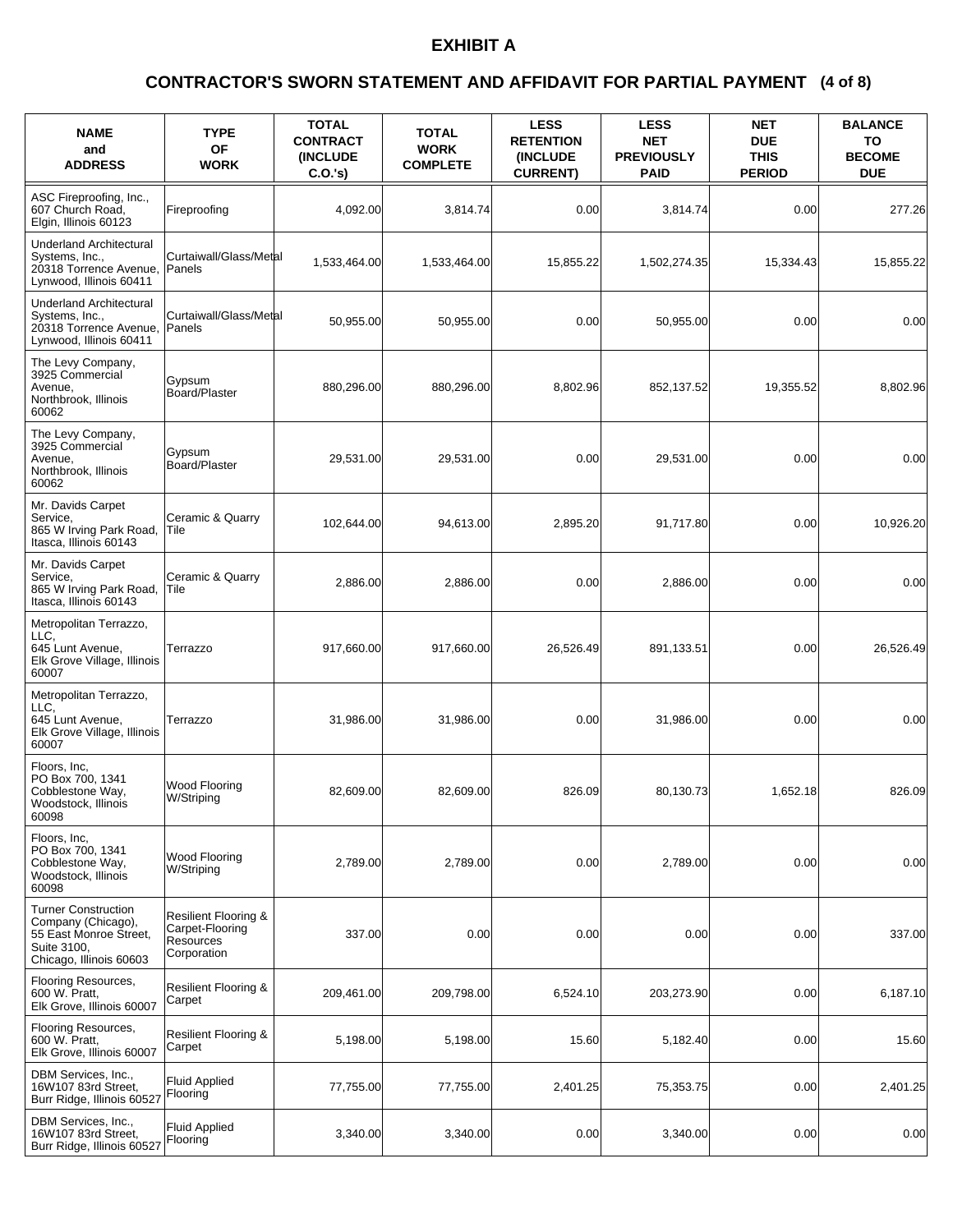### **(5 of 8) CONTRACTOR'S SWORN STATEMENT AND AFFIDAVIT FOR PARTIAL PAYMENT**

| <b>NAME</b><br>and<br><b>ADDRESS</b>                                                                                 | <b>TYPE</b><br><b>OF</b><br><b>WORK</b> | <b>TOTAL</b><br><b>CONTRACT</b><br>(INCLUDE<br>C.O.'s) | <b>TOTAL</b><br><b>WORK</b><br><b>COMPLETE</b> | <b>LESS</b><br><b>RETENTION</b><br>(INCLUDE<br><b>CURRENT)</b> | <b>LESS</b><br><b>NET</b><br><b>PREVIOUSLY</b><br><b>PAID</b> | <b>NET</b><br><b>DUE</b><br><b>THIS</b><br><b>PERIOD</b> | <b>BALANCE</b><br>TO<br><b>BECOME</b><br><b>DUE</b> |
|----------------------------------------------------------------------------------------------------------------------|-----------------------------------------|--------------------------------------------------------|------------------------------------------------|----------------------------------------------------------------|---------------------------------------------------------------|----------------------------------------------------------|-----------------------------------------------------|
| Continental Painting &<br>Decorating, Inc.,<br>2255 South Wabash<br>Avenue,<br>Chicago, Illinois 60616               | Painting                                | 298,865.00                                             | 298,865.00                                     | 2,988.65                                                       | 288,340.26                                                    | 7,536.09                                                 | 2,988.65                                            |
| Continental Painting &<br>Decorating, Inc.,<br>2255 South Wabash<br>Avenue,<br>Chicago, Illinois 60616               | Painting                                | 9,815.00                                               | 9.815.00                                       | 0.00                                                           | 9,717.00                                                      | 98.00                                                    | 0.00                                                |
| Interior Concepts Inc,<br>7150 N Ridgeway Ave,<br>Lincolnwood, Illinois<br>60712                                     | <b>Toilet Partitions</b>                | 116,354.00                                             | 113,854.00                                     | 2,529.08                                                       | 105,168.80                                                    | 6,156.12                                                 | 5,029.08                                            |
| Interior Concepts Inc,<br>7150 N Ridgeway Ave,<br>Lincolnwood, Illinois<br>60712                                     | <b>Toilet Partitions</b>                | 3,697.00                                               | 3,697.00                                       | 0.00                                                           | 3,697.00                                                      | 0.00                                                     | 0.00                                                |
| <b>Electrical Contractors,</b><br>Inc.,<br>1252 Allanson Road,<br>Mundelein, Illinois 60060                          | Parking Control<br>System               | 38,299.00                                              | 38,299.00                                      | 1,148.97                                                       | 37,150.03                                                     | 0.00                                                     | 1,148.97                                            |
| Electrical Contractors,<br>Inc.,<br>1252 Allanson Road,<br>Mundelein, Illinois 60060                                 | Parking Control<br>System               | 1,306.00                                               | 1.306.00                                       | 0.00                                                           | 1.306.00                                                      | 0.00                                                     | 0.00                                                |
| <b>Turner Construction</b><br>Company (Chicago),<br>55 East Monroe Street,<br>Suite 3100,<br>Chicago, Illinois 60603 | General<br>Specialties-Nedland          | 25,038.00                                              | 25,038.00                                      | 0.00                                                           | 25,038.00                                                     | 0.00                                                     | 0.00                                                |
| Poblocki Sign Company<br>LLC.<br>P.O. Box 1541,<br>Milwaukee, Wisconsin<br>53201-1541                                | Signage                                 | 105,299.00                                             | 105,299.00                                     | 3,158.97                                                       | 102,140.03                                                    | 0.00                                                     | 3,158.97                                            |
| Poblocki Sign Company<br>LLC.<br>P.O. Box 1541,<br>Milwaukee, Wisconsin<br>53201-1541                                | Signage                                 | 3,137.00                                               | 3,137.00                                       | 94.11                                                          | 3,042.89                                                      | 0.00                                                     | 94.11                                               |
| Larson Equipment &<br>Furniture,<br>403 S Vermnt,<br>Palatine, Illinois 60067                                        | <b>Metal Lockers</b>                    | 138,350.00                                             | 138,350.00                                     | 2,767.00                                                       | 124,514.99                                                    | 11,068.01                                                | 2,767.00                                            |
| Larson Equipment &<br>Furniture.<br>403 S Vermnt,<br>Palatine, Illinois 60067                                        | Metal Lockers                           | 4,718.00                                               | 4,718.00                                       | 0.00                                                           | 4,718.00                                                      | 0.00                                                     | 0.00                                                |
| <b>Turner Construction</b><br>Company (Chicago),<br>55 East Monroe Street.<br>Suite 3100,<br>Chicago, Illinois 60603 | Playground<br>Equip.-NuToys             | 41,562.00                                              | 41,562.00                                      | 0.00                                                           | 41,562.00                                                     | 0.00                                                     | 0.00                                                |
| M.L. Rongo, Inc.,<br>4817 W. Lake Street,<br>Melrose Park, Illinois<br>60160                                         | <b>Food Service</b><br>Equipment        | 158,200.00                                             | 158,200.00                                     | 3,164.00                                                       | 153,854.50                                                    | 1,181.50                                                 | 3,164.00                                            |
| M.L. Rongo, Inc.,<br>4817 W. Lake Street,<br>Melrose Park, Illinois<br>60160                                         | <b>Food Service</b><br>Equipment        | 5,726.00                                               | 5,726.00                                       | 0.00                                                           | 5,726.00                                                      | 0.00                                                     | 0.00                                                |
| <b>SCHINDLER</b><br>ELEVATOR,<br>1530 Timberwolf Dr,<br>Holland, Ohio 43528                                          | Elevators                               | 350,885.00                                             | 350,885.00                                     | 7,017.70                                                       | 340,358.45                                                    | 3,508.85                                                 | 7,017.70                                            |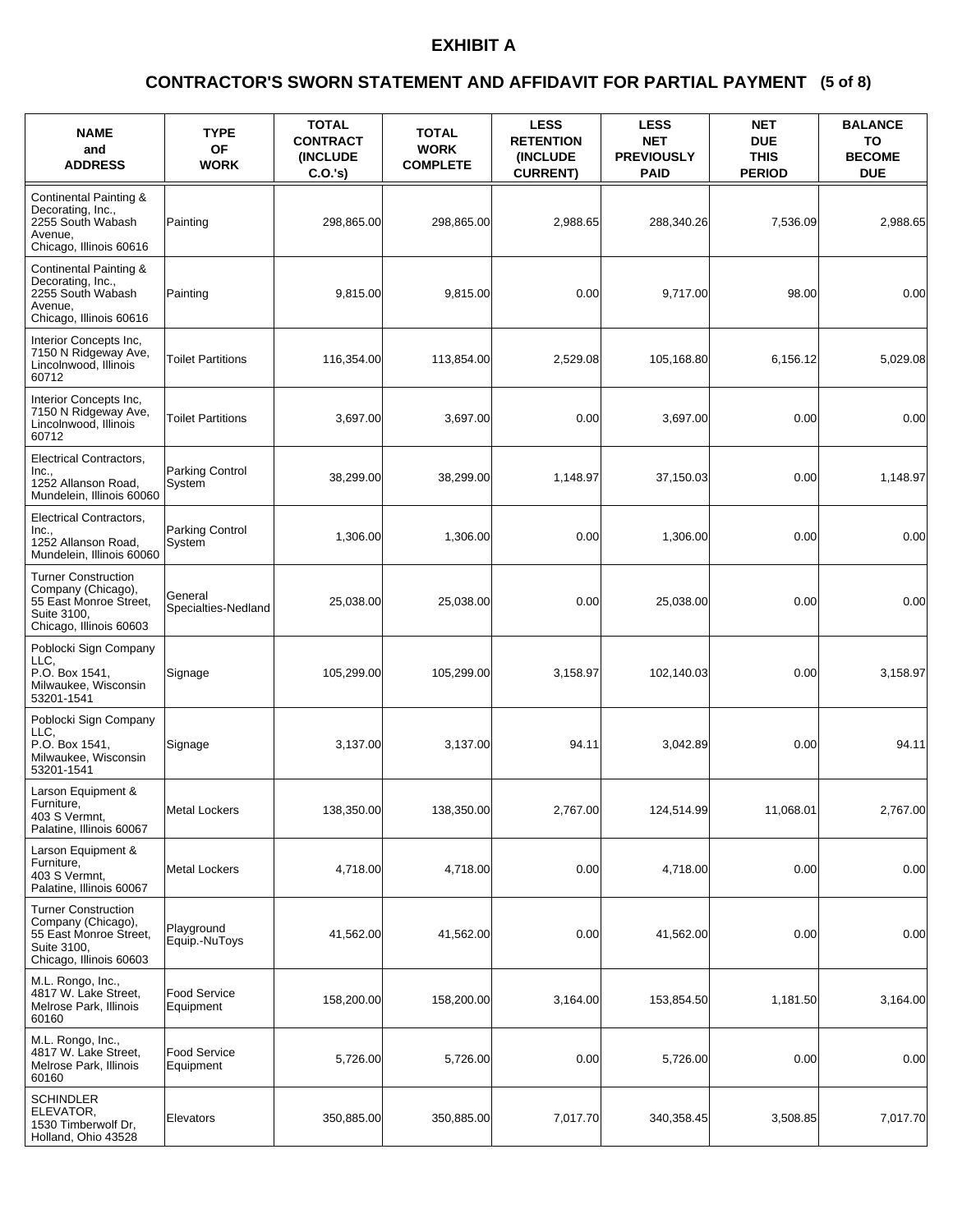### **(6 of 8) CONTRACTOR'S SWORN STATEMENT AND AFFIDAVIT FOR PARTIAL PAYMENT**

| <b>NAME</b><br>and<br><b>ADDRESS</b>                                                                                  | <b>TYPE</b><br><b>OF</b><br><b>WORK</b>                                                                                                                                                               | <b>TOTAL</b><br><b>CONTRACT</b><br><b>(INCLUDE</b><br>C.O.'s | <b>TOTAL</b><br><b>WORK</b><br><b>COMPLETE</b> | <b>LESS</b><br><b>RETENTION</b><br>(INCLUDE<br><b>CURRENT)</b> | <b>LESS</b><br><b>NET</b><br><b>PREVIOUSLY</b><br><b>PAID</b> | <b>NET</b><br><b>DUE</b><br><b>THIS</b><br><b>PERIOD</b> | <b>BALANCE</b><br>TO<br><b>BECOME</b><br><b>DUE</b> |
|-----------------------------------------------------------------------------------------------------------------------|-------------------------------------------------------------------------------------------------------------------------------------------------------------------------------------------------------|--------------------------------------------------------------|------------------------------------------------|----------------------------------------------------------------|---------------------------------------------------------------|----------------------------------------------------------|-----------------------------------------------------|
| <b>SCHINDLER</b><br>ELEVATOR,<br>1530 Timberwolf Dr.<br>Holland, Ohio 43528                                           | Elevators                                                                                                                                                                                             | 11,918.00                                                    | 11,918.00                                      | 0.00                                                           | 11,918.00                                                     | 0.00                                                     | 0.00                                                |
| F. E. Moran Fire<br>Protection of Northern<br>III.,<br>2165 Shermer Rd Ste D,<br>Northbrook, Illinois<br>60062        | Fire Protection                                                                                                                                                                                       | 427,153.00                                                   | 427,153.00                                     | 9,974.52                                                       | 408,579.97                                                    | 8,598.51                                                 | 9,974.52                                            |
| F. E. Moran Fire<br>Protection of Northern<br>III.,<br>2165 Shermer Rd Ste D,<br>Northbrook, Illinois<br>60062        | <b>Fire Protection</b>                                                                                                                                                                                | 12,273.00                                                    | 12,273.00                                      | 122.54                                                         | 11,905.00                                                     | 245.46                                                   | 122.54                                              |
| Norman Mechanical,<br>3850 Industrial Avenue,<br>Rolling Meadows, Illinois<br>60008                                   | Plumbing                                                                                                                                                                                              | 1,248,021.00                                                 | 1,248,021.00                                   | 12,481.00                                                      | 1,148,398.00                                                  | 87,142.00                                                | 12,481.00                                           |
| Norman Mechanical.<br>3850 Industrial Avenue.<br>Rolling Meadows, Illinois<br>60008                                   | Plumbing                                                                                                                                                                                              | 32,701.00                                                    | 32,701.00                                      | 0.00                                                           | 32,701.00                                                     | 0.00                                                     | 0.00                                                |
| International Piping<br>Systems, Inc.,<br>444 East State Parkway,<br>Suite 123,<br>Schaumburg, Illinois<br>60173-4538 | Mechanical<br><b>W/Controls</b>                                                                                                                                                                       | 2,967,522.30                                                 | 2,967,522.30                                   | 0.00                                                           | 2,967,522.30                                                  | 0.00                                                     | 0.00                                                |
| International Piping<br>Systems, Inc.,<br>444 East State Parkway,<br>Suite 123,<br>Schaumburg, Illinois<br>60173-4538 | Mechanical<br><b>W/Controls</b>                                                                                                                                                                       | 96,173.00                                                    | 96,173.00                                      | 0.00                                                           | 96,173.00                                                     | 0.00                                                     | 0.00                                                |
| <b>Turner Construction</b><br>Company (Chicago),<br>55 East Monroe Street,<br>Suite 3100,<br>Chicago, Illinois 60603  | IPS<br>Subs/Suppliers-TCCb                                                                                                                                                                            | 641,444.70                                                   | 412,846.32                                     | 0.00                                                           | 380,528.72                                                    | 32,317.60                                                | 228,598.38                                          |
| Connelly Electric,<br>40 S. Addison Rd, Suite<br>100,<br>Addison, Illinois 60101                                      | Electrical                                                                                                                                                                                            | 4,001,277.00                                                 | 4,001,277.00                                   | 39,560.04                                                      | 3,918,707.54                                                  | 43,009.42                                                | 39,560.04                                           |
| Connelly Electric,<br>40 S. Addison Rd, Suite<br>100,<br>Addison, Illinois 60101                                      | Electrical                                                                                                                                                                                            | 125,795.00                                                   | 125,795.00                                     | 0.00                                                           | 125,795.00                                                    | 0.00                                                     | 0.00                                                |
| <b>Turner Construction</b><br>Company (Chicago),<br>55 East Monroe Street,<br>Suite 3100,<br>Chicago, Illinois 60603  | <b>TCCo Construction</b><br>ContingencyBuilders<br>Risk<br>InsuranceTCCo<br>P&P BondRailroad<br>InsuranceFixed<br>General<br><b>ConditionsCM Fee</b><br>(2%)Not-To-Exceed<br><b>General Condition</b> | 5,790,846.69                                                 | 5,407,886.33                                   | 162,238.21                                                     | 5,219,052.39                                                  | 26,595.73                                                | 545,198.57                                          |
|                                                                                                                       | <b>Subtotal TCCo GMP</b>                                                                                                                                                                              | 42,658,886.00                                                | 41,942,951.00                                  | 655,434.00                                                     | 41,044,679.00                                                 | 242,838.00                                               | 1,371,369.00                                        |
| 002                                                                                                                   | <b>TCCo GMP without</b><br>retention held                                                                                                                                                             |                                                              |                                                |                                                                |                                                               |                                                          |                                                     |
| <b>Turner Construction</b><br>Company (Chicago),<br>55 East Monroe Street,<br>Suite 3100,<br>Chicago, Illinois 60603  | Subguard                                                                                                                                                                                              | 447,572.00                                                   | 432,205.00                                     | 0.00                                                           | 432,205.00                                                    | 0.00                                                     | 15,367.00                                           |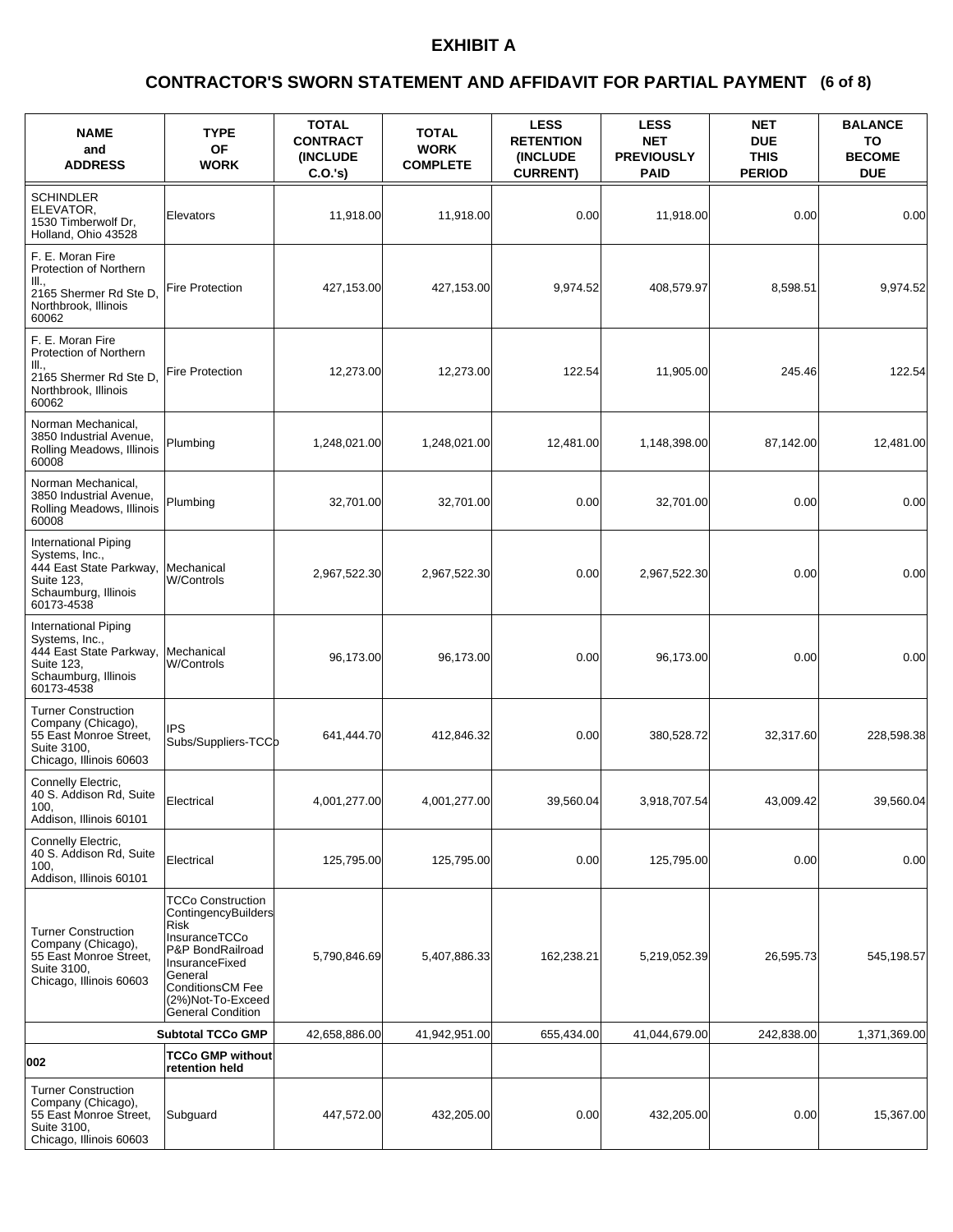### **(7 of 8) CONTRACTOR'S SWORN STATEMENT AND AFFIDAVIT FOR PARTIAL PAYMENT**

| <b>NAME</b><br>and<br><b>ADDRESS</b>                                                                                 | <b>TYPE</b><br><b>OF</b><br><b>WORK</b> | <b>TOTAL</b><br><b>CONTRACT</b><br><b>(INCLUDE)</b><br>C.0.'s) | <b>TOTAL</b><br><b>WORK</b><br><b>COMPLETE</b> | <b>LESS</b><br><b>RETENTION</b><br><b>(INCLUDE)</b><br><b>CURRENT)</b> | <b>LESS</b><br><b>NET</b><br><b>PREVIOUSLY</b><br><b>PAID</b> | <b>NET</b><br><b>DUE</b><br><b>THIS</b><br><b>PERIOD</b> | <b>BALANCE</b><br>TO<br><b>BECOME</b><br><b>DUE</b> |
|----------------------------------------------------------------------------------------------------------------------|-----------------------------------------|----------------------------------------------------------------|------------------------------------------------|------------------------------------------------------------------------|---------------------------------------------------------------|----------------------------------------------------------|-----------------------------------------------------|
| <b>Turner Construction</b><br>Company (Chicago),<br>55 East Monroe Street,<br>Suite 3100,<br>Chicago, Illinois 60603 | <b>TCCo Insurance</b>                   | 396,724.00                                                     | 380,855.00                                     | 0.00                                                                   | 380,855.00                                                    | 0.00                                                     | 15,869.00                                           |
| <b>Turner Construction</b><br>Company (Chicago),<br>55 East Monroe Street,<br>Suite 3100.<br>Chicago, Illinois 60603 | Preconstruction<br><b>Services</b>      | 150,000.00                                                     | 150,000.00                                     | 0.00                                                                   | 150,000.00                                                    | 0.00                                                     | 0.00                                                |
| <b>Subtotal TCCo GMP without retention held</b>                                                                      |                                         | 994,296.00                                                     | 963,060.00                                     | 0.00                                                                   | 963,060.00                                                    | 0.00                                                     | 31,236.00                                           |
| 003                                                                                                                  | Owner<br>Contingency                    |                                                                |                                                |                                                                        |                                                               |                                                          |                                                     |
| To Be Let                                                                                                            | <b>Owner Contingency</b>                | 1,135,039.00                                                   | 0.00 <sub>l</sub>                              | 0.00                                                                   | 0.001                                                         | 0.00                                                     | 1,135,039.00                                        |
|                                                                                                                      | <b>Subtotal Owner Contingency</b>       | 1,135,039.00                                                   | 0.00 <sub>l</sub>                              | 0.00                                                                   | 0.001                                                         | 0.00 <sub>l</sub>                                        | 1,135,039.00                                        |
|                                                                                                                      | Total                                   | 44,788,221.00                                                  | 42,906,011.00                                  | 655,434.00                                                             | 42,007,739.00                                                 | 242,838.00                                               | 2,537,644.00                                        |